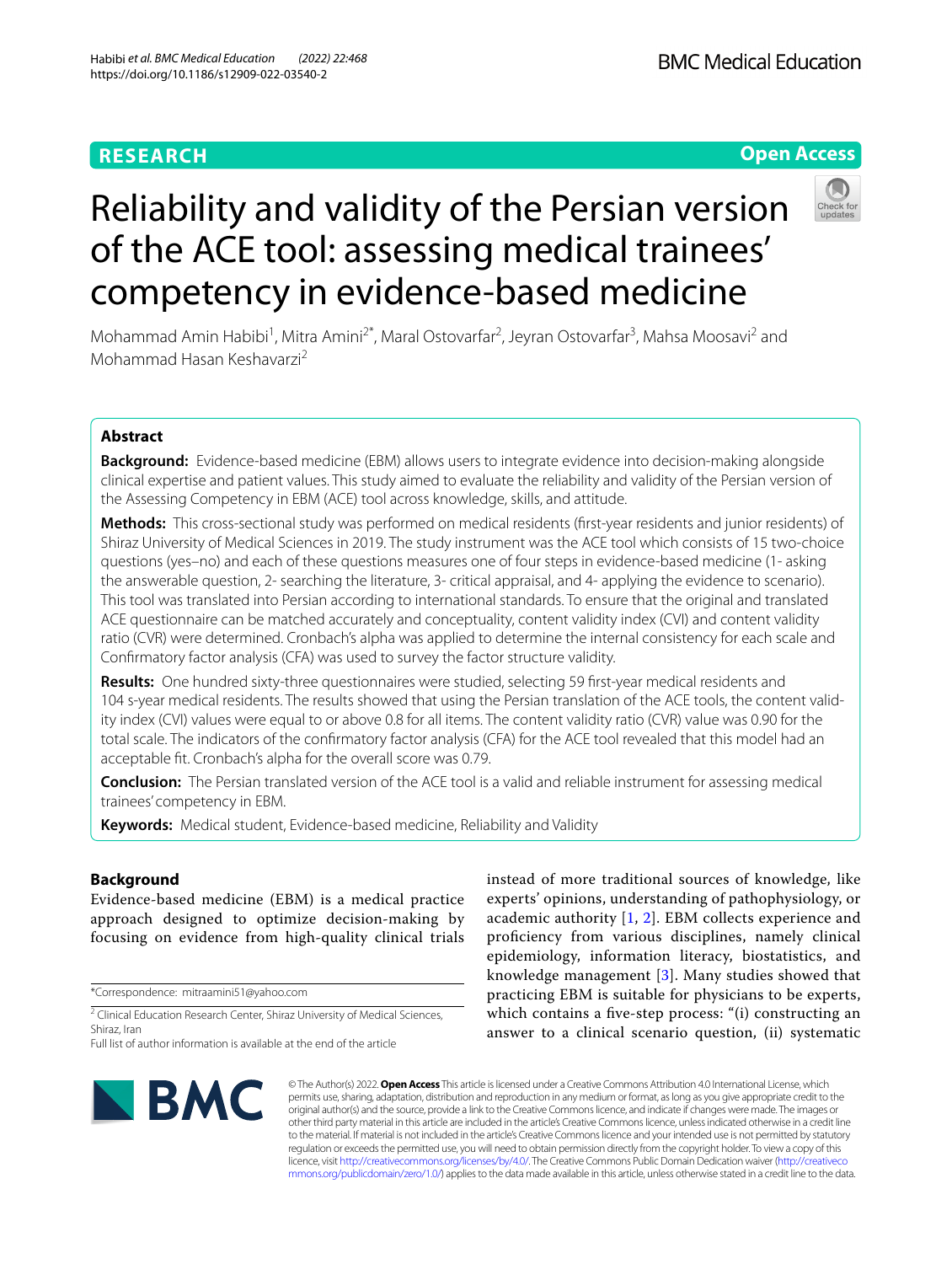retrieving the best available evidence, (iii) "Critical appraisal of evidence for validity, clinical relevance, and application; (IV) use of results; and (v) performance evaluation"  $[3-5]$  $[3-5]$ . Given the growing importance of EBM, teaching EBM and training physicians who have the competence and skills to design and deal with a clinical question is necessary and a need  $[6]$  $[6]$  $[6]$ .

In many universities and institutions operator of medical education, the EBM basics are part of the curriculum [[7,](#page-5-2) [8\]](#page-5-3). However, the critical thing about different educational programs designed to teach EBM is that implementing these programs in various universities does not follow the same standard  $[9-11]$  $[9-11]$  $[9-11]$  $[9-11]$  $[9-11]$ . For example, in an institution, evidence-based medical education occurs in the frst year of teaching [[12](#page-5-6)]. Evidence-based medical education has been postponed for the last years [\[8\]](#page-5-3). Regarding the methods of evidencebased medical education, so far, a variety of ways of online teaching have been used until the training on patients' beds [\[13](#page-5-7)].

Following the design and implementation of diferent educational programs and methods used for evidencebased medical education, it is necessary to evaluate learners to receive feedback and evaluate educational programs and practices. So far, several tools have been designed and used to assess the performance of individuals in EBM.

A systematic study in 2006 found that there were 104 unique tools for evaluating EBM, of which validity was established for only 53% [\[14](#page-5-8)]. In general, few tools measure or psychometrically assess all aspects of EBM, including knowledge, attitude, and skills  $[4]$  $[4]$  $[4]$ . The Berlin Questionnaire [\[15](#page-5-10)] and the Fresno Test [\[16](#page-5-11)] are the only two tools developed to date that assesses knowledge and skills across 3 of the 5 EBM steps.

In 2014, Dragan Ilic et al. Published a tool for the frst time called assessing medical trainees' competency in EBM, in which individuals' skills are measured in four steps [[4](#page-5-9)]. One of the strengths of this tool is assessing people's ability to learn in-depth, which distinguishes it from similar tools due to the importance of evaluating people's skills in EBM and the comprehensiveness of this questionnaire which has not been translated into Persian. It is a fact that among the educational groups, medical residents have more responsibility toward patients in our country than others; therefore, the importance of EBM for this group is twofold, and the introduction of a valid questionnaire can be a great help in this regard. This questionnaire also seems applicable in all medical schools and medical education centers. So we decided to translate this questionnaire into Persian for the frst time in Iran and examine its validity and reliability among Shiraz University of Medical Sciences residents.

# **Methods**

# **Study design and participants**

This cross-sectional study was performed on 163 first and second-year medical residents of Shiraz University of Medical Sciences in 2019. Because of the questions' duality and the statistical analyses, the required number of samples was estimated between 100 and 200 [\[17](#page-5-12)]. Given that the frst and second-year medical residents are both junior students and do not difer much in terms of medical experience, 70 frst-year medical residents and 110 s-year medical residents were selected. After collecting the questionnaires, 11 cases from the frstyear medical residents and six from the second-year medical residents were excluded from the study due to incomplete questionnaires. Finally, 163 questionnaires were surveyed. Before starting the study, ethical clearance was obtained from the Shiraz University of Medical Sciences. Before initiating research activities, informed consent from participants was obtained. The confidentiality and anonymity of the data were guaranteed. We also informed the participants of their right to refuse to participate for any reason without penalty. Participants completed the ACE tool in person for over 60 min.

# **ACE tool**

The assessing competency in EBM (ACE) tool provides users with a brief patient scenario from which a clinical question is derived. Users are then presented with a search strategy (designed to identify a controlled randomized trial) and a hypothetical article extract  $[4]$ . The ACE tool consists of 15 two-choice questions (yes–no) that contain four dimensions:1- Items 1 and 2 were asking the answerable question, 2- items 3 and 4 were searching the literature, 3- items 5–11 were critical appraisal, and 4- items 12–15 were applying the evidence to scenario) [[4\]](#page-5-9). Correct answers for the ACE tool questions had one point, and incorrect answers had a score of zero, with a maximum score of 15 and a minimum score of zero.

# **Persian translation of the ACE tool**

The ACE tool was translated according to the four sequential stages of translation and back translation as recommended by Chen et al.  $[18]$  $[18]$ . The instructions emphasized conceptual rather than verbal accuracy and used an acceptable linguistic approach for most Persianspeaking participants.

After obtaining permission from the authors of this questionnaire, the original version of the questionnaire was frst translated into Persian independently by two people with Persian mother tongue and fuent in English. One of the translators was fuent in EBM, and the other translator was unfamiliar with these topics and the subject of the questionnaire. Agreements on translation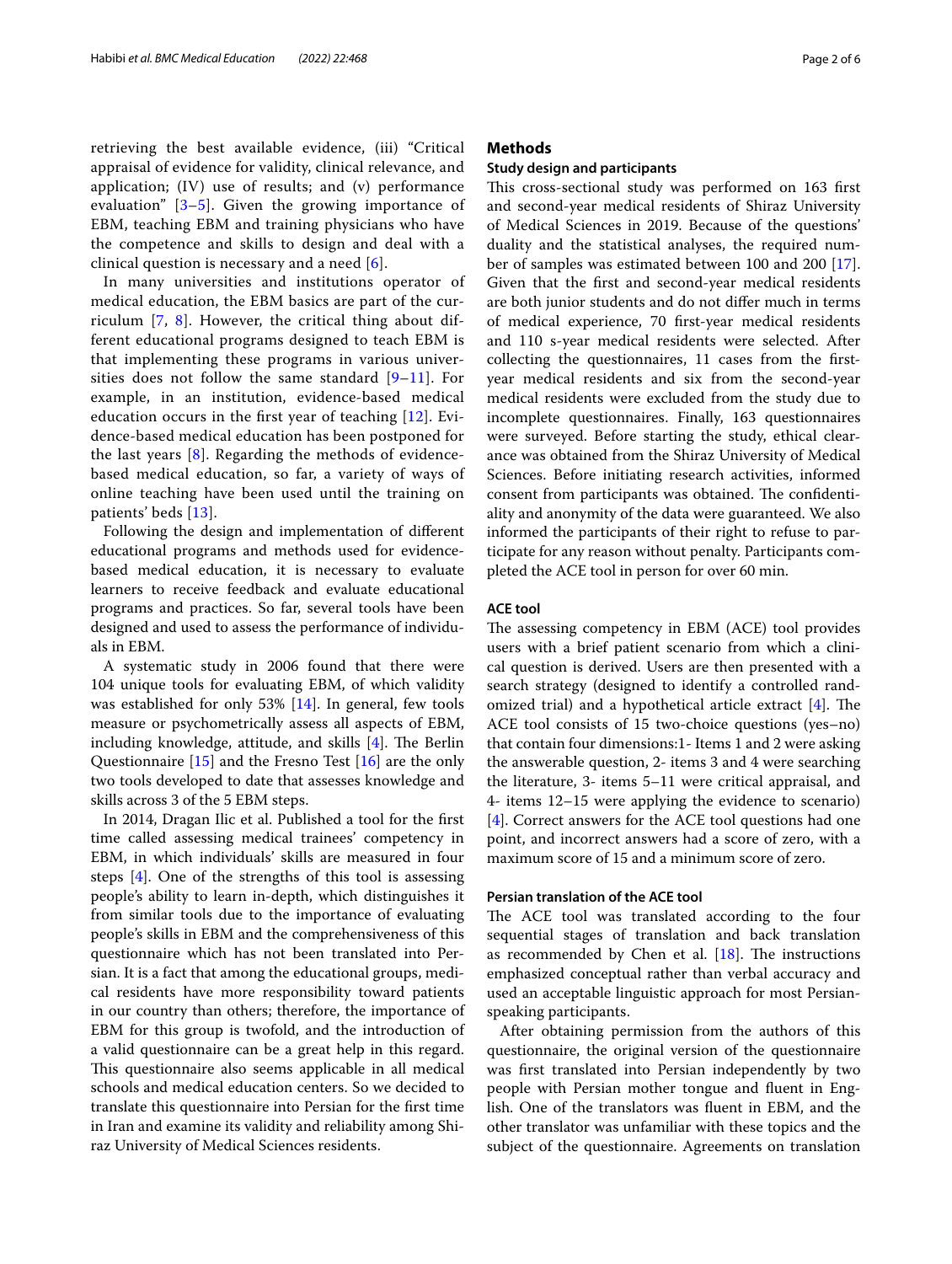diferences were reached through dialogue between the two translators, and the fnal version of the questionnaire was prepared as a translation. Then, to ensure validity, the Persian version of the questionnaire was translated into English by two diferent translators who speak native English. One of them was familiar with EBM, and the other was not. The whole process of translation and back translation and coordination between translators was performed under the supervision of the study researcher.

After preparing the fnal version, a Persian questionnaire was given to some medical students fuent in EBM and unfamiliar with EBM to assess the face validity of the questionnaire. After the students completed the questionnaire, they shared their understanding of the questions through a conversation with the researcher. They also commented on the time to complete the questionnaire and its comprehensiveness. These steps' results were reviewed in a meeting with researchers and included in the fnal version of the questionnaire with translators' opinions.

# **Statistical analysis**

To specify the face validity of the Persian version of the ACE questionnaire, the questions were investigated in terms of their writing style, vividness, and fuency. So to ensure that the original and translated ACE questionnaire can be matched accurately and conceptuality, content validity index (CVI) and content validity ratio (CVR) were used. And also, they were equivalent to the original English ACE questionnaire. Hence to take content validity, 15 experts were hired to respond to each question of the questionnaire based on Lawshe to confrm the essentiality of the questions [[19\]](#page-5-14).

For this purpose, frstly, the questionnaires were distributed among the 15 faculty members. They were asked to assert their views about the necessity and appropriateness of each following question on the Likert scale (it is a necessary, a useful but not necessary, or not necessary). The CVI for each question was calculated using the formula: Total agreed points for each question/total number of participants. And for CVR, the formula was  $CVR = (Ne - N/2)/(N/2)$ , where Ne was the number of agreed points for "essential" and N was the total number of participants [[20](#page-5-15)].

All analyses were implemented in SPSS version 23 software (IBM Corp., Armonk, NY, USA) and AMOS version 23 software. The significance level of tests was considered equal and less than 0.05.

Cronbach's alpha was applied to determine the reliability of internal consistency for each of those domains of the ACE tool and the total questions of the questionnaire. So, if the value of Cronbach's alpha was equal to or greater than 0.70, it means that the reliability of each subscale was approved [\[21](#page-5-16)].

Confrmatory factor analysis (CFA) was used to explore the factor structure validity. Moreover, some criteria were implemented to determine the goodness of ft of the model, such as Chi-square statistics, root mean square error of approximation (RMSEA), comparative ft index (CFI), Tuker-Lewise index (TLI), Incremental Fit Index (IFI), Goodness of Fit Index (GFI), Comparative Fit Index (CFI), Normed Fit Index (NFI) and Adjusted Goodness of Fit (AGFI).

# **Results**

In total, 163 questionnaires were studied, selected from 59 frst-year medical residents and 104 s-year medical residents. The results showed that the original version of the ACE tool could be applied to the Persian translation of the scale.

# **Validity**

The content validity index  $(CVI)$  values were equal to or above 0.8 for all items, and the content validity ratio (CVR) value was 0.90 for the total scale.

To assess the ftness of the fnal model of the ACE tool, confirmatory factor analysis was performed. The data were tested through CFA. Findings from the implementation of confrmatory factor analysis through eight evaluation criteria, including the value of the chi-square index, normed c2 measure index (the chi-square ratio of the degree of freedom), Goodness of Fit Index (GFI), Adjusted Goodness of Fit Index (AGFI), Normed Fit Index (NFI), Comparative Fit Index (CFI), Incremental Fit Index (IFI), Tucker-Lewis Index (TLI), and Root Mean Squared Error of Approximation (RMSEA), have been shown in Table [1.](#page-2-0)

The factor structure of the ACE tool in the present study has been presented in Fig. [1](#page-3-0). Accordingly, all items had moderate to high factor loads (*p*<0.001). Moreover, the indicators of the confrmatory factor analysis model of the ACE tool revealed that the indicators' measures were

<span id="page-2-0"></span>**Table 1 The** indicators of ftness of the factor analysis of the ACE tool

| <b>Structure fitness indicators</b> |         | df | $\mathbf{v}$<br>df | GFI   | <b>AGFI</b> | IFI   |       | CFI   | <b>NFI</b> | <b>RMSEA</b> |
|-------------------------------------|---------|----|--------------------|-------|-------------|-------|-------|-------|------------|--------------|
| Four-dimensional structure          | 162.098 | 84 | .930               | 0.875 | 0.822       | 0.910 | 0.884 | 0.907 | 0.826      | 0.074        |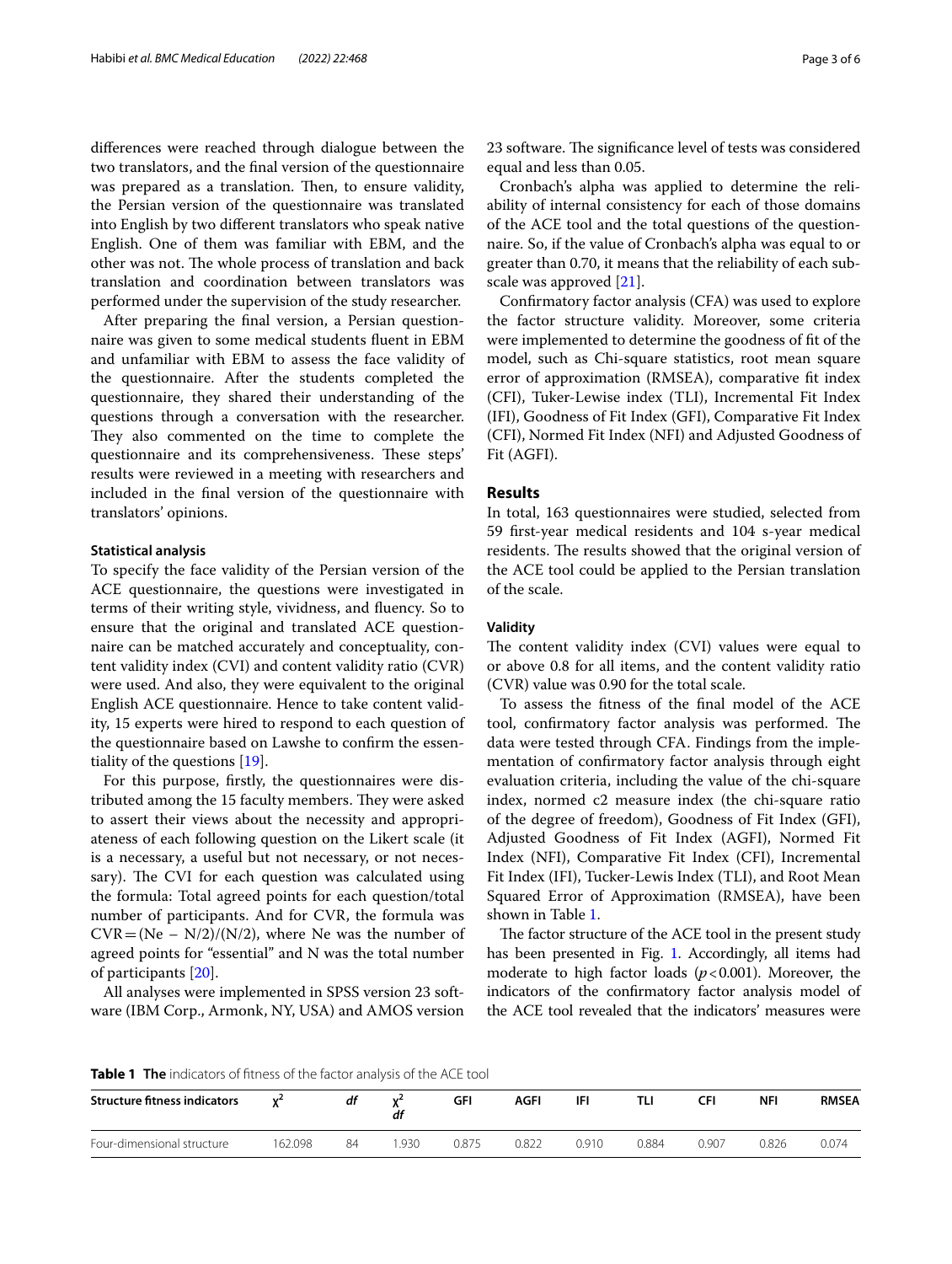

<span id="page-3-1"></span><span id="page-3-0"></span>**Table 2** The reliability coefficients of the ACE tool

| Scale    | <b>Domains</b>                                        | Cronbach's q |      |  |
|----------|-------------------------------------------------------|--------------|------|--|
| ACF tool | Asking the answerable question                        | 0.78         | 0.79 |  |
|          | Searching the literature                              | 0.80         |      |  |
|          | Critical appraisal                                    | 0.86         |      |  |
|          | Applying the evidence to the patient 0.70<br>scenario |              |      |  |

close to the ftness criteria and that the CFA model had an acceptable ft.

# **Reliability**

Cronbach's alpha was used to evaluate the ACE tool's reliability, and the results have been reported in Table [2](#page-3-1). Accordingly, the ACE tool had good reliability.

# **Discussion**

This study aimed to investigate whether the 4-factor model from the original version of the ACE tool could be applied to the Persian translation of the scale. Because of this, the original version of the ACE tool was translated into the Persian language to identify its validity and reliability among frst and second-year medical residents at Shiraz University of Medical Sciences. As a new tool for measuring EBM skills, the skill assessment tool in evidence-based medicine is diferent from other similar cases because, in addition to emphasizing and measuring in-depth learning, it measures four steps of evidencebased medical skills in a real patient scenario [\[4\]](#page-5-9).

Internal consistency was determined to assess the reliability of the questionnaire. Internal consistency describes how many of the items of an instrument have the same concept or construct. Therefore it is connected to the inter-relatedness of the things within the test [[22\]](#page-5-17). Using this approach, a Cronbach's alpha coefficient of  $> 0.7$  represents the instrument's acceptable reliability [[23\]](#page-5-18). In the current study, the reliability coefficient for the ACE tool was 0.79 and for Domains was 0.7 to 0.86. According to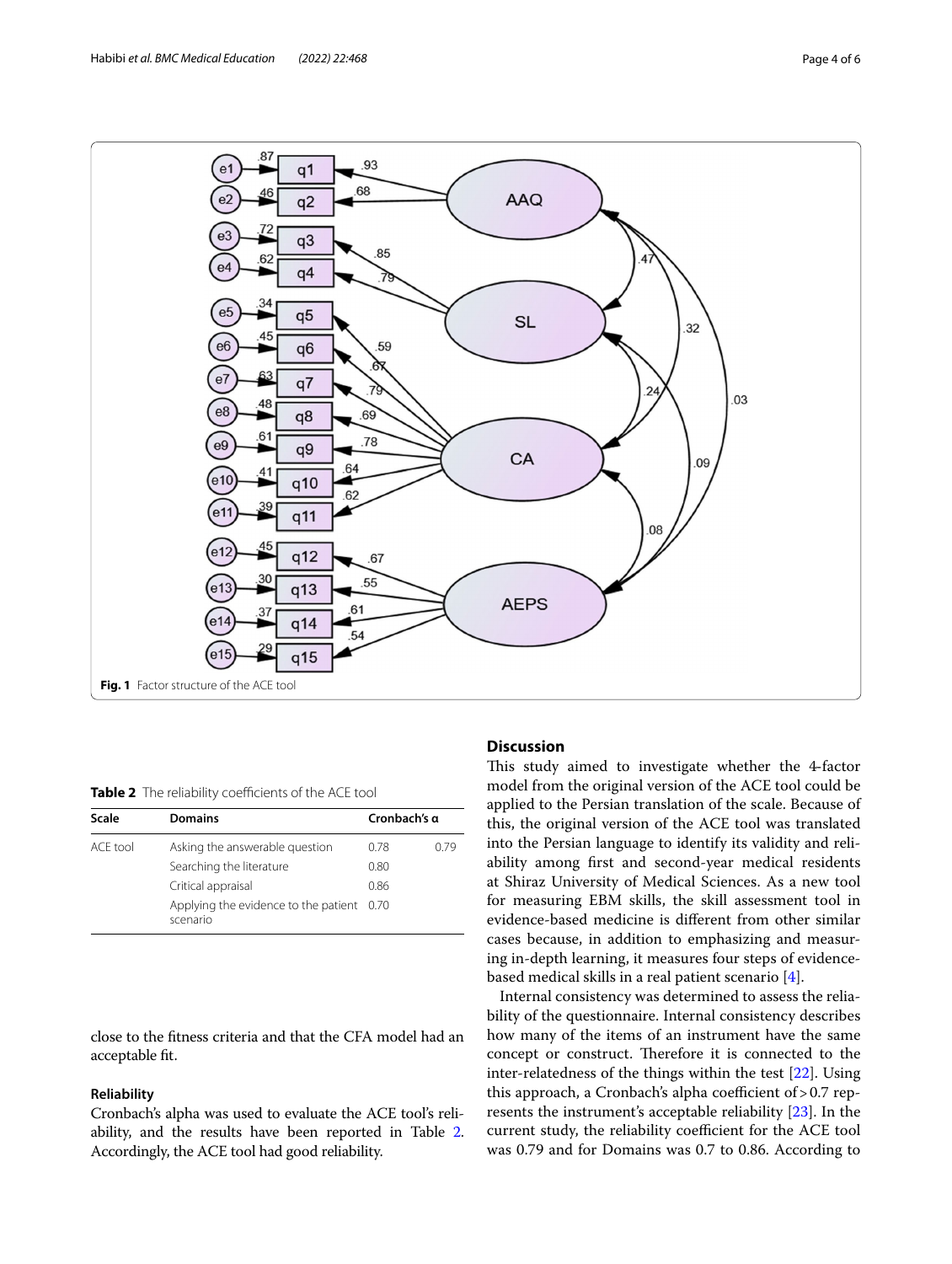Bujang [\[23](#page-5-18)], these values indicated the acceptable reliability of the Persian version and are close to the results of a study by Dragan Ilic et al. [[4\]](#page-5-9).

The CVR was used to determine how experts agreed on the ACE tool questions translated into Persian. A CVR and CVI score of 0.80 indicates good content validity [[24\]](#page-5-19). In the Persian ACE tool, the CVR value was 0.90 for the full scale, and CVI values were equal to or above 0.8 for all items. This study's desirability of CVR and CVI values revealed that the Persian version of the ACE tool followed a proper and logical trend.

The fitness indicators of the confirmatory factor analysis model presented in Table [2](#page-3-1) showed that ACE tool components of the Persian version had desirable conditions. The researcher used  $\times$  2 /df, GFI, and RMSEA among absolute ft indices, TLI, NFI, and CFI among other comparative fit indices. The results of these tests are  $\times$  2 / df  $\leq$  3, CFI and IFI>0.9, TLI and NFI values are close to 0.9, and  $RMSEA < 0.08$  indicates an acceptable fit  $[25]$  $[25]$ . Given the goodness-of-fit statistics values, the 4-subscales model fts the sample data, although the two indices (TLI and NFI) are a little below the threshold. Additional studies are necessary to adapt the 4-subscales model of ACE Tool for Iranian medical students. Furthermore, an inspection of the correlation between the loading estimates and the subscales in the path diagram shows the data ft the 4-factor model.

One of the limitations of this study was the lack of suffcient opportunities for medical residents to complete the questionnaire. The time required to complete the questionnaire was 60 min, and the questionnaires were conducted in the training centers. Second, this study was performed only in one institution (Shiraz University of Medical Sciences). Therefore, the generalizability of this study is limited. Also, assessing the competency of medical trainees in EBM is a new tool, so it is necessary to conduct similar studies in Iran and other countries to compare the validity and reliability of this study.

# **Conclusion**

The Persian translated version of the ACE tool is a valid and reliable instrument for assessing medical trainees' competency in EBM that sets resident students' skills in 4 steps. As Dragan Ilic et al. Noted in their study, implementing this tool is simple [\[4](#page-5-9)]. Of course, it is suggested that this study be performed on medical students of other medical universities in the country.

## **Abbreviations**

EBM: Evidence based medicine; ACE: Assessing medical trainees' Competency in Evidence-based medicine; CVR: Content Validity Ratio; CVI: Content Validity Index; CFA: Confrmatory factor analysis; GFI: Goodness of Fit Index; AGFI: Adjusted Goodness of Fit Index; NFI: Normed Fit Index; CFI: Comparative Fit

Index; IFI: Incremental Fit Index; TLI: Tucker-Lewis Index; RMSEA: Root Mean Squared Error of Approximation.

## **Acknowledgements**

This study is a part of a thesis by the frst author, Mohammad Amin Habibi, for obtaining a Medical Doctor's degree in Shiraz Medical School. This study was approved and fnancially supported by Shiraz University of Medical Sciences, Shiraz, Iran, with an ethical code: IR.SUMS.REC.1399.290 We thank the medical students at Shiraz Medical School for their participation in this study.

#### **Authors' contributions**

All authors contributed to the study's commencement and coordination, collected data, and drafted the manuscript. MAH, MA, MO, JO, MM, and MHK participated in data collection, analysis, and writing of the manuscript. MAH, MA participated in the study's supervision, interpretation of data, and revising the manuscript. All authors read and approved the fnal manuscript.

# **Funding**

All of the funds of the present study (including the funds for performing teaching sections) were provided by the vice-chancellor of research at Shiraz University of Medical Sciences.

#### **Availability of data and materials**

The datasets used and analyzed during the current study are available from the corresponding author on request. The data are not publicly available due to privacy or ethical restrictions.

## **Declarations**

#### **Ethics approval and consent to participate**

The Ethics Committee approved this study of Shiraz University of Medical Sciences by ethical code number IR.SUMS.REC.1399.290 and did not require registration with the Iranian Registry of Clinical Trials. Informed written consent to participate was obtained from all students. Students participated in the study voluntarily, and their scores remain confdential. The study was conducted in accordance with the principles of the Declaration of Helsinki.

#### **Consent for publication**

Not applicable.

#### **Competing interests**

The authors declare that they have no competing interests. Mitra Amini is the associate editor of the BMC Medical Education Journal, but there is no competing interests to declare.

#### **Author details**

<sup>1</sup> Department of Radiology, Shiraz Medical School, Shiraz University of Medical Sciences, Shiraz, Iran. <sup>2</sup> Clinical Education Research Center, Shiraz University of Medical Sciences, Shiraz, Iran. <sup>3</sup> Department of Health Promotion, Shiraz University of Medical Sciences School of Health and Nutrition, Shiraz, Iran.

Received: 16 January 2022 Accepted: 8 June 2022 Published online: 17 June 2022

#### **References**

- <span id="page-4-0"></span>1. Capraş R-D, Bulboacă AE, Bolboacă SD. Evidence-based medicine selfassessment, knowledge, and integration into daily practice: a survey among Romanian physicians and comparison between trainees and specialists. BMC Med Educ. 2020;20(1):1–10.
- <span id="page-4-1"></span>2. Lafuente-Lafuente C, Leitao C, Kilani I, Kacher Z, Engels C, Canouï-Poitrine F, et al. Knowledge and use of evidence-based medicine in daily practice by health professionals: a cross-sectional survey. BMJ Open. 2019;9(3):e025224.
- <span id="page-4-2"></span>3. Dawes M, Summerskill W, Glasziou P, Cartabellotta A, Martin J, Hopayian K, et al. Sicily statement on evidence-based practice. BMC Med Educ. 2005;5(1):1–7.